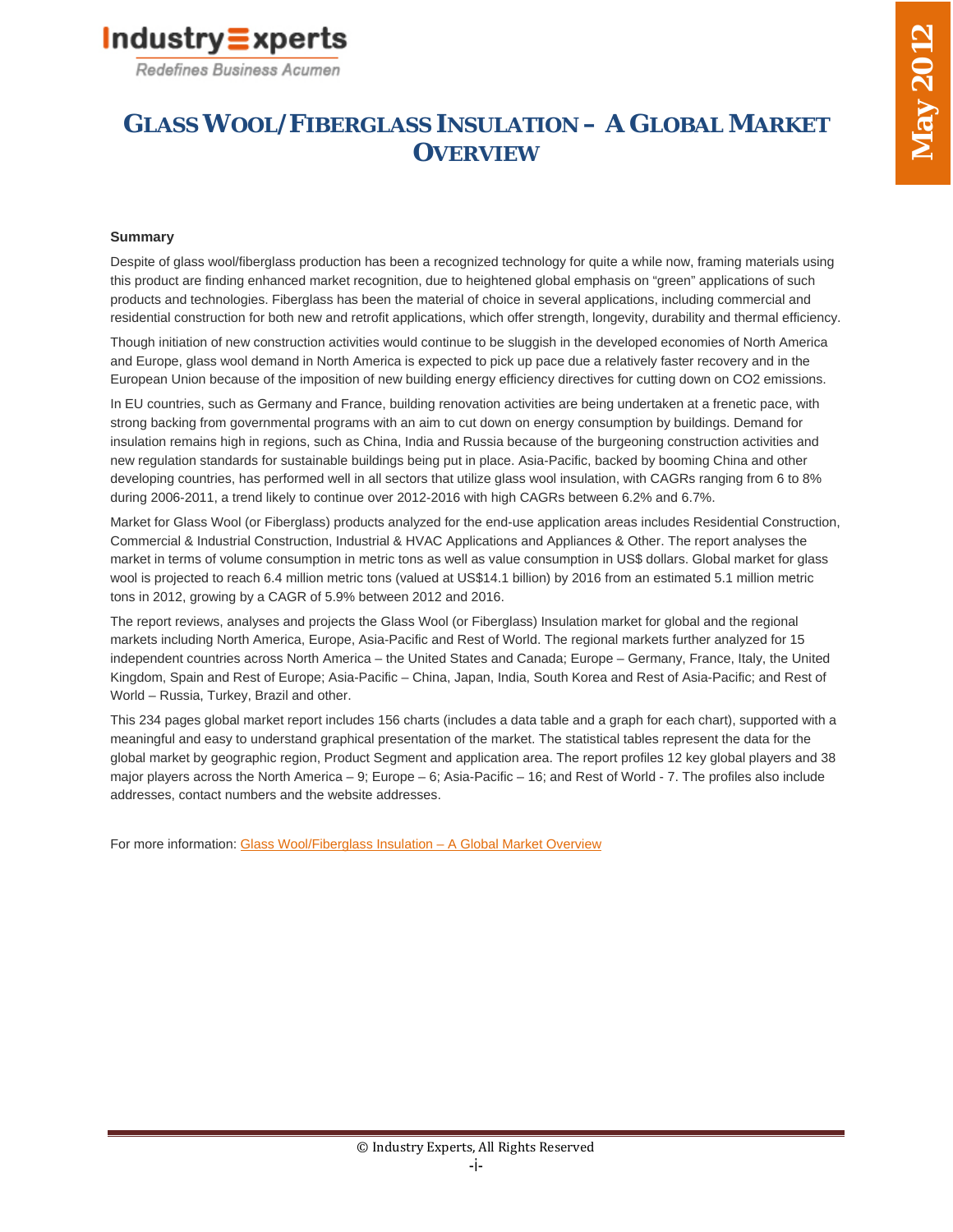

# **GLASS WOOL/FIBERGLASS INSULATION – A GLOBAL MARKET OVERVIEW**

## **TABLE OF CONTENTS**

#### **PART A: GLOBAL MARKET PERSPECTIVE**

#### **1. INTRODUCTION**

- 1.1 Product Outline
- 1.1.1 Glass Fiber Product Segmentation
- 1.1.1.1 Glass Wool (or Fiberglass) Insulation
- 1.1.1.1.1 Types of Glass Wool Insulation Products
- 1.1.1.1.2 Glass Wool Insulation End-use Application Areas
- 1.1.1.1.2.1 Residential Construction
- 1.1.1.1.2.2 Commercial and Industrial Construction
- 1.1.1.1.2.3 Industrial and HVAC Applications
- 1.1.1.1.2.4 Appliances and Others
- 1.1.2 Other competing insulation materials

#### **2. KEY MARKET TRENDS**

- 2.1 Fiberglass Gains Enhanced Demand due to Green Concerns
- 2.1.1 Superior Performance Characteristics
- 2.2 EU Parliamentary vote on Energy Efficiency Directive
- 2.3 China's Construction Industry in an Energy Conserving

Quagmire; Focus on Insulation

2.4 Novel Insulation Technological Trends

#### **3. GLOBAL GLASS WOOL INSULATION MARKET OVERVIEW**

- 3.1 Global Glass Wool Insulation Market Overview by Application Type
- 3.2 Global Glass Wool Insulation Market Overview by Geographic Region

3.2.1 Residential Construction

- 3.2.2 Commercial & Industrial Construction
- 3.2.3 Industrial & HVAC Applications
- 3.2.4 Appliances & Other

#### **4. KEY GLOBAL PLAYERS**

#### **5. KEY BUSINESS TRENDS**

Superior Performing ToughGard® Ultra\*Round™ Spiral Duct Liner Introduced by CertainTeed

MAG, Saint-Gobain Isover Issued US Patent

Knauf Insulation Invests in Belgium to Expand its Activities Panasonic to Use Recycled Glass from Old Televisions for the Mass

Production of Heat Insulators

EcoTouch™ Insulation from Owens Corning First in Attaining USDA BioPreferred Designation

Saint-Gobain Mulls New Glass Wool Plant in Japan

CertainTeed, RESNET in a Strategic Collaboration

Preformed Acoustic Inserts for Automotive Mufflers Being Offered by Owens Corning

Initial List of States for Green Environmental Plants Put Forward by Global Fiberglass Solutions, Inc

CertainTeed® Sustainable Insulation™ for Commercial, HVAC Applications

EcoTouch™ PINK™ FIBERGLAS™ Insulation with PureFiber™ Technology from Owens Corning

Efficient and Eco-Friendly Insulation Low-E Glass Wool Introduced by KCC

Guardian Fiberglass Expands Operations

Philadelphia-Based Inventor Uses CertainTeed's Fiberglass Blowing Wool for Cleaning up Gulf Oil

Johns Manville's JM Open-Cell Spray Foam Insulation Launched French Saint-Gobain Isover Plant Inaugurated

CertainTeed Offers TrueComfort® Blown-In Fiberglass Insulation OptiLiner™ Banded Liner System Introduced by Owens Corning Johns Manville Conferred with SCS Indoor Advantage™ Gold + Formaldehyde Free Certification

#### **PART B: REGIONAL MARKET PERSPECTIVE**

#### **REGIONAL MARKET OVERVIEW**

#### **1. NORTH AMERICA**

- 1.1 North American Glass Wool Insulation Market Overview by Geographic Region
- 1.2 North American Glass Wool Insulation Market Overview by Application Type 1.3 North American Glass Wool Insulation End-Use Application
- Overview by Geographic Region 1.4 Major Market Players
- CERTAINTEED CORPORATION (USA) FIBERTEC, INC (USA) FIBERTEK INSULATION LLC (USA) GBP SILVERCOTE INC. (USA)

GUARDIAN INDUSTRIES (USA) JOHNS MANVILLE CORPORATION (USA) KNAUF INSULATION (USA) MANSON INSULATION, INC. (CANADA) OWENS-CORNING (USA) QUIETFLEX MANUFACTURING COMPANY L.P. (USA) SUPERIOR FIBERS, L.L.C. (USA) UPF CORPORATION (USA)

- 1.5 North American Market Overview by Country 1.5.1 The United States
- 1.5.2 Canada

## **2. EUROPE**

2.1 European Glass Wool Insulation Market Overview by Geographic Region 2.2 European Glass Wool Insulation Market Overview by Application Type 2.3 European Glass Wool Insulation End-Use Application Overview by Geographic Region 2.4 Major Market Players EUROFIBRE SPA (ITALY) GLAVA A/S (NORWAY) H.K.O. ISOLIER-UND TEXTILTECHNIK GMBH (GERMANY) KNAUF INSULATION GMBH (GERMANY)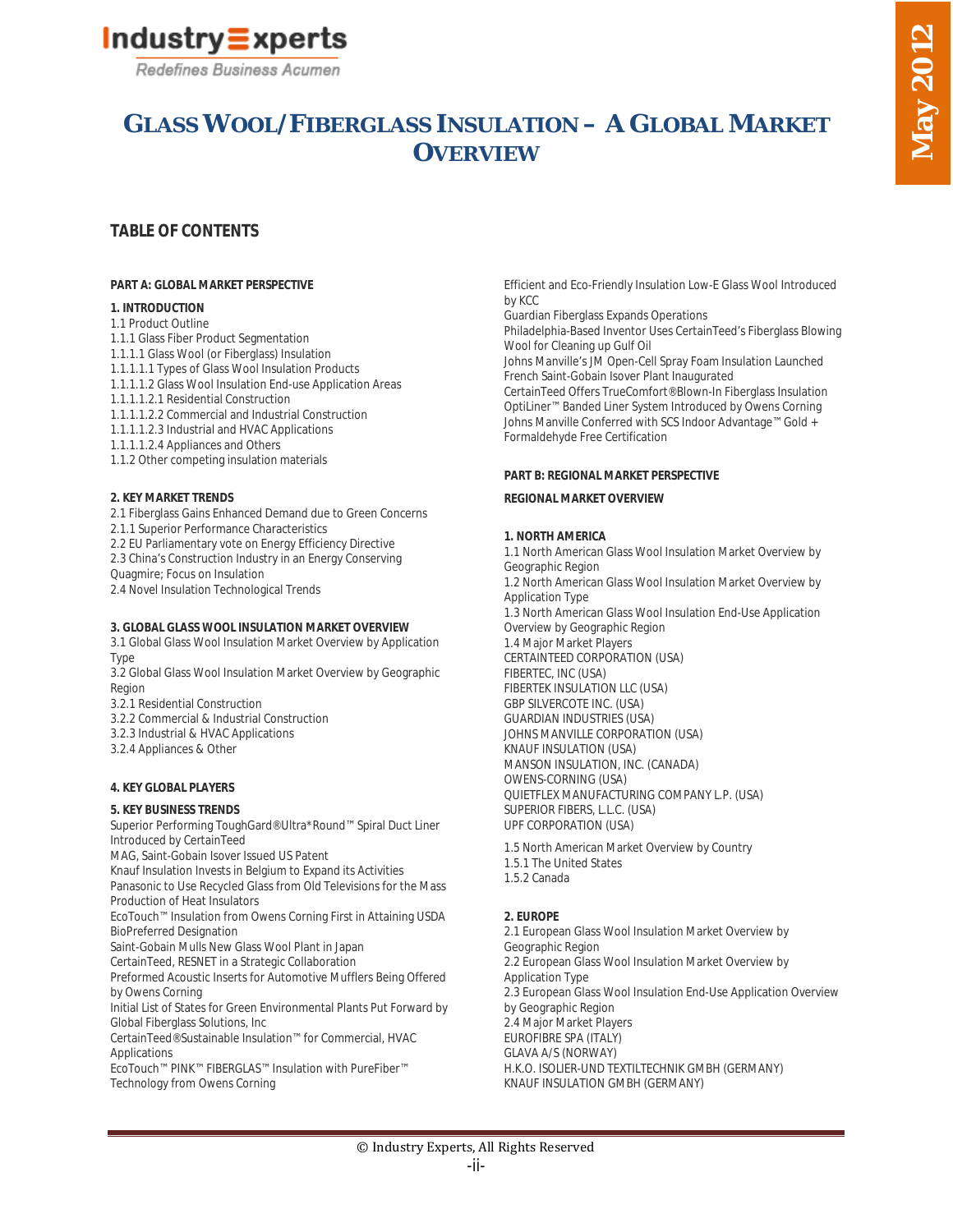

# **GLASS WOOL/FIBERGLASS INSULATION – A GLOBAL MARKET OVERVIEW**

SAGER AG (SWITZERLAND) SAINT-GOBAIN (FRANCE) SCHWENK DÄMMTECHNIK GMBH & CO KG (GERMANY) SUPERGLASS INSULATION LTD. (UNITED KINGDOM) UNION LESNI BRANA A.S. (CZECH REPUBLIC) URSA INSULATION S.A (URALITA GROUP) (SPAIN)

2.5 European Market Overview by Country 2.5.1 Germany 2.5.2 France 2.5.3 Italy

2.5.4 Spain 2.5.5 The United Kingdom

# 2.5.6 Rest of Europe

#### **3. ASIA-PACIFIC**

3.1 Asia-Pacific Glass Wool Insulation Market Overview by Geographic Region 3.2 Asia-Pacific Glass Wool Insulation Market Overview by Application Type 3.3 Asia-Pacific Glass Wool Insulation End-Use Application Overview by Geographic Region 3.4 Major Market Players ASAHI FIBER GLASS CO., LTD (JAPAN) CENTRAL GLASS CO LTD (JAPAN) CHINA IKING INDUSTRIAL GROUP CO.,LTD. (CHINA) CSR BRADFORD INSULATION (AUSTRALIA) FLETCHER INSULATION (AUSTRALIA) HANKUK HANISO CO., LTD. (SOUTH KOREA) HEBEI HUAMEI GROUP CO. LTD. (CHINA) HEZE TIANYUAN FIBREGLASS CO., LTD (CHINA) KCC CORPORATION (SOUTH KOREA) LANGFANG GERUI GLASS WOOL PRODUCTS CO., LTD (CHINA) LINYIN INSULATION MATERIALS CO LTD (CHINA) MAG-ISOVER K.K. (JAPAN) MICROFIBER INDUSTRIES LTD (THAILAND) NIPPON SHEET GLASS CO., LTD (JAPAN) PGF INSULATION SDN. BHD (MALAYSIA) SAINT-GOBAIN ISOVER (GU'AN) GLASS WOOL CO LTD (CHINA) SHANGHAI FLAT GLASS FACTORY (CHINA) SIPLA SOLUTIONS (INDIA) TWIGA FIBERGLASS LTD (INDIA) YIKELONG GLASS WOOL PRODUCTS COL., LTD (CHINA)

3.5 Asia-Pacific Market Overview by Country 3.5.1 Japan 3.5.2 China 3.5.3 India 3.5.4 South Korea 3.5.5 Rest of Asia-Pacific

#### **4. REST OF WORLD**

4.1 Rest of World Glass Wool Insulation Market Overview by Geographic Region 4.2 Rest of World Glass Wool Insulation Market Overview by Application Type 4.3 Rest of World Glass Wool Insulation End-Use Application

Overview by Geographic Region 4.4 Major Market Players ARABIAN FIBERGLASS INSULATION COMPANY, LTD. (SAUDI ARABIA) EXEED INDUSTRIES L.L.C (UAE) IZOCAM TICARET VE SANAYI AS (TURKEY) KUWAIT INSULATING MATERIAL MANUFACTURING CO., (KIMMCO) (KUWAIT) NOVGOROD GLASS FIBER PLANT JSC (RUSSIA) ODE YALITIM SANAYI VE TICARET A.S. (TURKEY) TOPRAK KAGIT SANAYI A.S. (TURKEY)

4.5 Rest of World Market Overview by Country 4.5.1 Russia 4.5.2 Turkey 4.5.3 Brazil 4.5.4 Other Countries (ROW)

#### **PARTC: THE OUTLOOK**

**PART D: ANNEXURE** 1. RESEARCH METHODOLOGY 2. THE QUESTIONNAIRE 3. FEEDBACK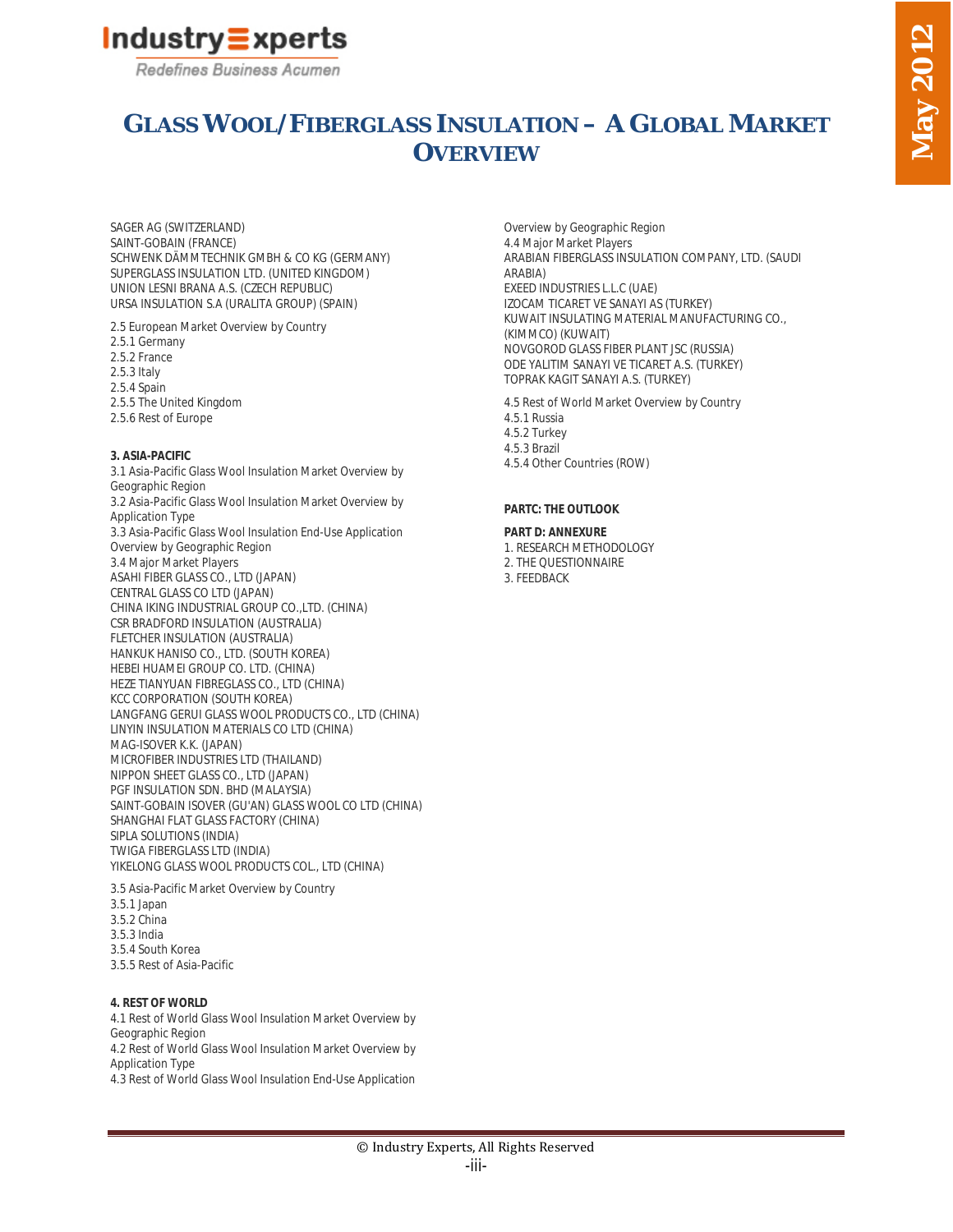# Industry = xperts

Redefines Business Acumen

# **GLASS WOOL/FIBERGLASS INSULATION – A GLOBAL MARKET OVERVIEW**

## **Charts & Graphs**

#### **PART A: GLOBAL MARKET PERSPECTIVE**

Chart 1: Global Glass Wool Insulation Market Analysis (2006-2016) in Volume (Thousand Metric Tons) and Value (US\$ Million) Chart 2: Global Glass Wool Insulation Market Analysis (2006-2016) by End-Use Application – Residential Construction, Commercial & Industrial Construction, Industrial & HVAC Applications and Appliances & Other in Thousand Metric Tons

Chart 3: Glance at 2006, 2011 and 2016 Global Glass Wool Insulation Market Share (%) by End-Use Application – Residential Construction, Commercial & Industrial Construction, Industrial & HVAC Applications and Appliances & Other

Chart 4: Global Glass Wool Insulation Market Analysis (2006-2016) by End-Use Application – Residential Construction, Commercial & Industrial Construction, Industrial & HVAC Applications and Appliances & Other in US\$ Million

Chart 5: Glance at 2006, 2011 and 2016 Global Glass Wool Insulation Market Share (%) by End-Use Application – Residential Construction, Commercial & Industrial Construction, Industrial & HVAC Applications and Appliances & Other

Chart 6: Global Market Analysis of Glass Wool Insulation Application in Residential Construction (2006-2016) by Geographic Region – North America, Europe, Asia-Pacific and Rest of World in Thousand Metric Tons

Chart 7: Glance at 2006, 2011 and 2016 Global Market Share of Glass Wool Insulation Application in Residential Construction (%) by Geographic Region - North America, Europe, Asia-Pacific and Rest of World

Chart 8: Global Market Analysis of Glass Wool Insulation Application in Residential Construction (2006-2016) by Geographic Region – North America, Europe, Asia-Pacific and Rest of World in US\$ Million

Chart 9: Glance at 2006, 2011 and 2016 Global Market Share of Glass Wool Insulation Application in Residential Construction (%) by Geographic Region - North America, Europe, Asia-Pacific and Rest of World

Chart 10: Global Market Analysis of Glass Wool Insulation Application in Commercial & Industrial Construction (2006-2016) by Geographic Region – North America, Europe, Asia-Pacific and Rest of World in Thousand Metric Tons

Chart 11: Glance at 2006, 2011 and 2016 Global Market Share of Glass Wool Insulation Application in Commercial & Industrial Construction (%) by Geographic Region - North America, Europe, Asia-Pacific and Rest of World

Chart 12: Global Market Analysis of Glass Wool Insulation Application in Commercial & Industrial Construction (2006-2016) by Geographic Region – North America, Europe, Asia-Pacific and Rest of World in US\$ Million

Chart 13: Glance at 2006, 2011 and 2016 Global Market Share of Glass Wool Insulation Application in Commercial & Industrial Construction (%) by Geographic Region - North America, Europe, Asia-Pacific and Rest of World

Chart 14: Global Market Analysis of Glass Wool Insulation Application in Industrial & HVAC Applications (2006-2016) by Geographic Region – North America, Europe, Asia-Pacific and Rest of World in Thousand Metric Tons

Chart 15: Glance at 2006, 2011 and 2016 Global Market Share of Glass Wool Insulation Application in Industrial & HVAC Applications (%) by Geographic Region - North America, Europe, Asia-Pacific and Rest of World

Chart 16: Global Market Analysis of Glass Wool Insulation Application in Industrial & HVAC Applications (2006-2016) by Geographic Region – North America, Europe, Asia-Pacific and Rest of World in US\$ Million

Chart 17: Glance at 2006, 2011 and 2016 Global Market Share of Glass Wool Insulation Application in Industrial & HVAC Applications (%) by Geographic Region - North America, Europe, Asia-Pacific and Rest of World

Chart 18: Global Market Analysis of Glass Wool Insulation Application in Appliances & Other (2006-2016) by Geographic Region – North America, Europe, Asia-Pacific and Rest of World in Thousand Metric Tons

Chart 19: Glance at 2006, 2011 and 2016 Global Market Share of Glass Wool Insulation Application in Appliances & Other (%) by Geographic Region - North America, Europe, Asia-Pacific and Rest of World

Chart 20: Global Market Analysis of Glass Wool Insulation Application in Appliances & Other (2006-2016) by Geographic Region – North America, Europe, Asia-Pacific and Rest of World in US\$ Million

Chart 21: Glance at 2006, 2011 and 2016 Global Market Share of Glass Wool Insulation Application in Appliances & Others (%) by Geographic Region - North America, Europe, Asia-Pacific and Rest of World

#### **PART B: REGIONAL MARKET PERSPECTIVE**

Chart 22: Glass Wool Insulation Volume Market Share (2006 and 2016) and %CAGR Growth (2006-2016) by Geographic Regions - North America, Europe, Asia-Pacific and Rest of World Chart 23: Global Glass Wool Insulation Market Analysis (2006- 2016) by Geographic Region - North America, Europe, Asia-Pacific and Rest of World in Thousand Metric Tons Chart 24: Glance at 2006, 2011 and 2016 Global Glass Wool

Insulation Market Share (%) by Geographic Region - North America, Europe, Asia-Pacific and Rest of World Chart 25: Global Glass Wool Insulation Market Analysis (2006- 2016) by Geographic Region - North America, Europe, Asia-Pacific and Rest of World in US\$ Million

Chart 26: Glance at 2006, 2011 and 2016 Global Glass Wool Insulation Market Share (%) by Geographic Region - North America, Europe, Asia-Pacific and Rest of World

## **NORTH AMERICA**

Chart 27: North American Glass Wool Insulation Market Analysis (2006-2016) in Volume (Thousand Metric Tons) and Value (US\$ Million)

Chart 28: North American Glass Wool Insulation Market Analysis (2006-2016) by Geographic Region - United States and Canada in Thousand Metric Tons

Chart 29: Glance at 2006, 2011 and 2016 North American Glass Wool Insulation Market Share (%) by Country - United States and Canada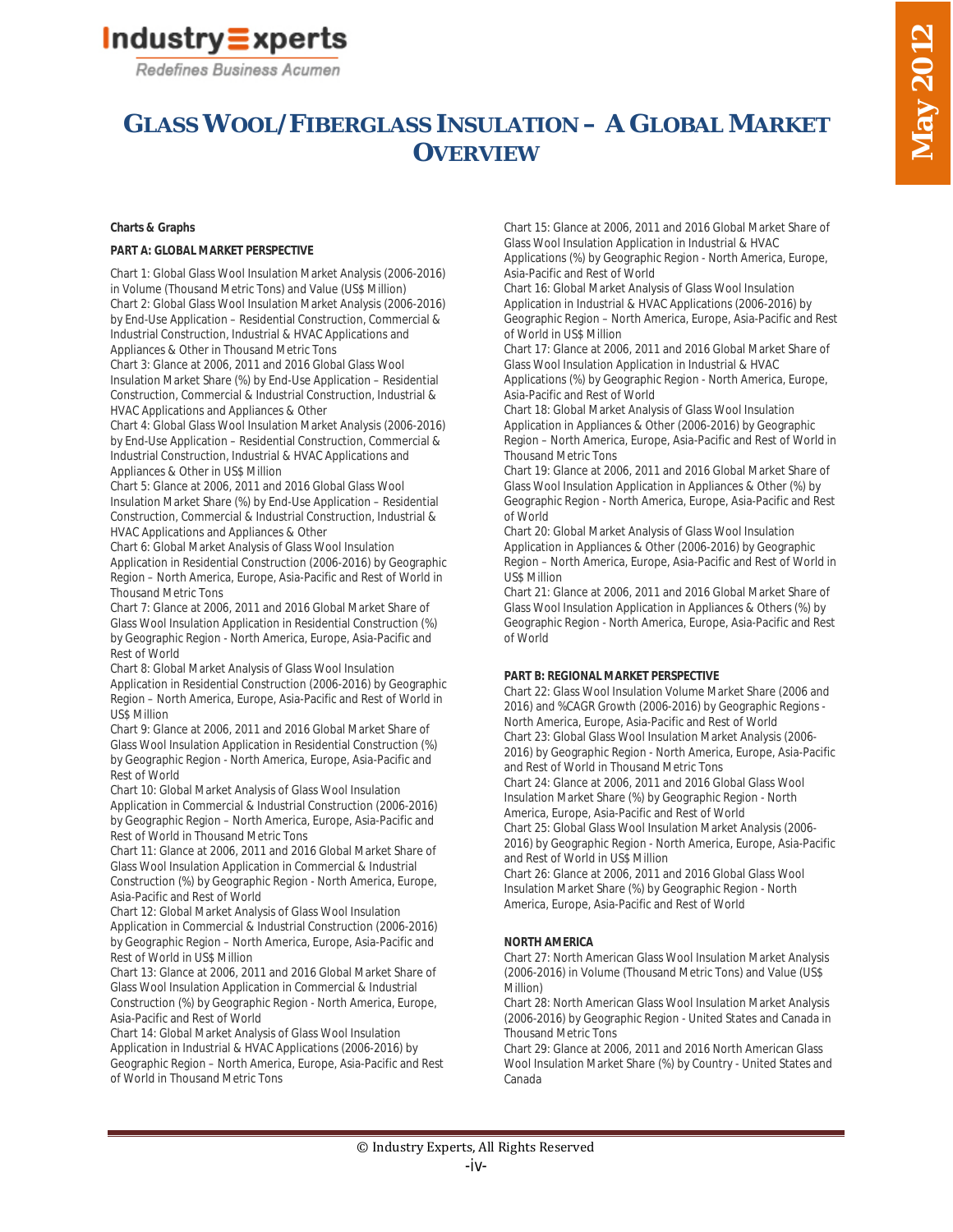

# **GLASS WOOL/FIBERGLASS INSULATION – A GLOBAL MARKET OVERVIEW**

Chart 30: North American Glass Wool Insulation Market Analysis (2006-2016) by Geographic Region - United States and Canada in US\$ Million

Chart 31: Glance at 2006, 2011 and 2016 North American Glass Wool Insulation Market Share (%) by Country - United States and Canada

Chart 32: North American Glass Wool Insulation Market Analysis (2006-2016) by End-Use Application – Residential Construction, Commercial & Industrial Construction, Industrial & HVAC Applications and Appliances & Other in Thousand Metric Tons Chart 33: Glance at 2006, 2011 and 2016 North American Glass Wool Insulation Market Share (%) by End-Use Application – Residential Construction, Commercial & Industrial Construction, Industrial & HVAC Applications and Appliances & Other Chart 34: North American Glass Wool Insulation Market Analysis (2006-2016) by End-Use Application – Residential Construction, Commercial & Industrial Construction, Industrial & HVAC Applications and Appliances & Other in US\$ Million Chart 35: Glance at 2006, 2011 and 2016 North American Glass Wool Insulation Market Share (%) by End-Use Application – Residential Construction, Commercial & Industrial Construction, Industrial & HVAC Applications and Appliances & Other Chart 36: North American Market Analysis of Glass Wool Insulation End-Use Applications (2011) by Geographic Region – United States and Canada in Thousand Metric Tons Chart 37: North American Market Analysis of Glass Wool Insulation End-Use Applications (2011) by Geographic Region – United States and Canada in US\$ Million

#### The United States

Chart 38: United States Glass Wool Insulation Market Analysis (2006-2016) in Volume (Thousand Metric Tons) and Value (US\$ Million)

Chart 39: United States Glass Wool Insulation Market Analysis (2006-2016) by End-Use Application – Residential Construction, Commercial & Industrial Construction, Industrial & HVAC Applications and Appliances & Other in Thousand Metric Tons Chart 40: Glance at 2006, 2011 and 2016 United States Glass Wool Insulation Market Share (%) by End-Use Application – Residential Construction, Commercial & Industrial Construction, Industrial & HVAC Applications and Appliances & Other

Chart 41: United States Glass Wool Insulation Market Analysis (2006-2016) by End-Use Application – Residential Construction, Commercial & Industrial Construction, Industrial & HVAC Applications and Appliances & Other in US\$ Million Chart 42: Glance at 2006, 2011 and 2016 United States Glass Wool Insulation Market Share (%) by End-Use Application – Residential Construction, Commercial & Industrial Construction, Industrial & HVAC Applications and Appliances & Other

#### Canada

Chart 43: Canada Glass Wool Insulation Market Analysis (2006- 2016) in Volume (Thousand Metric Tons) and Value (US\$ Million) Chart 44: Canada Glass Wool Insulation Market Analysis (2006- 2016) by End-Use Application – Residential Construction, Commercial & Industrial Construction, Industrial & HVAC Applications and Appliances & Other in Thousand Metric Tons Chart 45: Glance at 2006, 2011 and 2016 Canada Glass Wool

Insulation Market Share (%) by End-Use Application – Residential Construction, Commercial & Industrial Construction, Industrial & HVAC Applications and Appliances & Other

Chart 46: Canada Glass Wool Insulation Market Analysis (2006- 2016) by End-Use Application – Residential Construction, Commercial & Industrial Construction, Industrial & HVAC Applications and Appliances & Other in US\$ Million Chart 47: Glance at 2006, 2011 and 2016 Canada Glass Wool Insulation Market Share (%) by End-Use Application – Residential Construction, Commercial & Industrial Construction, Industrial & HVAC Applications and Appliances & Other

#### **EUROPE**

Chart 48: European Glass Wool Insulation Market Analysis (2006- 2016) in Volume (Thousand Metric Tons) and Value (US\$ Million) Chart 49: European Glass Wool Insulation Market Analysis (2006- 2016) by Geographic Region - Germany, France, Italy, Spain, United Kingdom and Rest of Europe in Thousand Metric Tons Chart 50: Glance at 2006, 2011 and 2016 European Glass Wool Insulation Market Share (%) by Country - Germany, France, Italy, Spain, United Kingdom and Rest of Europe Chart 51: European Glass Wool Insulation Market Analysis (2006- 2016) by Geographic Region - Germany, France, Italy, Spain, United Kingdom and Rest of Europe in US\$ Million Chart 52: Glance at 2006, 2011 and 2016 European Glass Wool Insulation Market Share (%) by Country - Germany, France, Italy, Spain, United Kingdom and Rest of Europe Chart 53: European Glass Wool Insulation Market Analysis (2006- 2016) by End-Use Application – Residential Construction, Commercial & Industrial Construction, Industrial & HVAC Applications and Appliances & Other in Thousand Metric Tons Chart 54: Glance at 2006, 2011 and 2016 European Glass Wool Insulation Market Share (%) by End-Use Application – Residential Construction, Commercial & Industrial Construction, Industrial & HVAC Applications and Appliances & Other

Chart 55: European Glass Wool Insulation Market Analysis (2006- 2016) by End-Use Application – Residential Construction, Commercial & Industrial Construction, Industrial & HVAC Applications and Appliances & Other in US\$ Million Chart 56: Glance at 2006, 2011 and 2016 European Glass Wool Insulation Market Share (%) by End-Use Application – Residential Construction, Commercial & Industrial Construction, Industrial & HVAC Applications and Appliances & Other

Chart 57: European Market Analysis of Glass Wool Insulation End-Use Applications (2011) by Geographic Region – Germany, France, Italy, Spain, United Kingdom and Rest of Europe in Thousand Metric Tons

Chart 58: European Market Analysis of Glass Wool Insulation End-Use Applications (2011) by Geographic Region – Germany, France, Italy, Spain, United Kingdom and Rest of Europe in US\$ Million

#### Germany

Chart 59: Germany Glass Wool Insulation Market Analysis (2006- 2016) in Volume (Thousand Metric Tons) and Value (US\$ Million) Chart 60: Germany Glass Wool Insulation Market Analysis (2006- 2016) by End-Use Application – Residential Construction, Commercial & Industrial Construction, Industrial & HVAC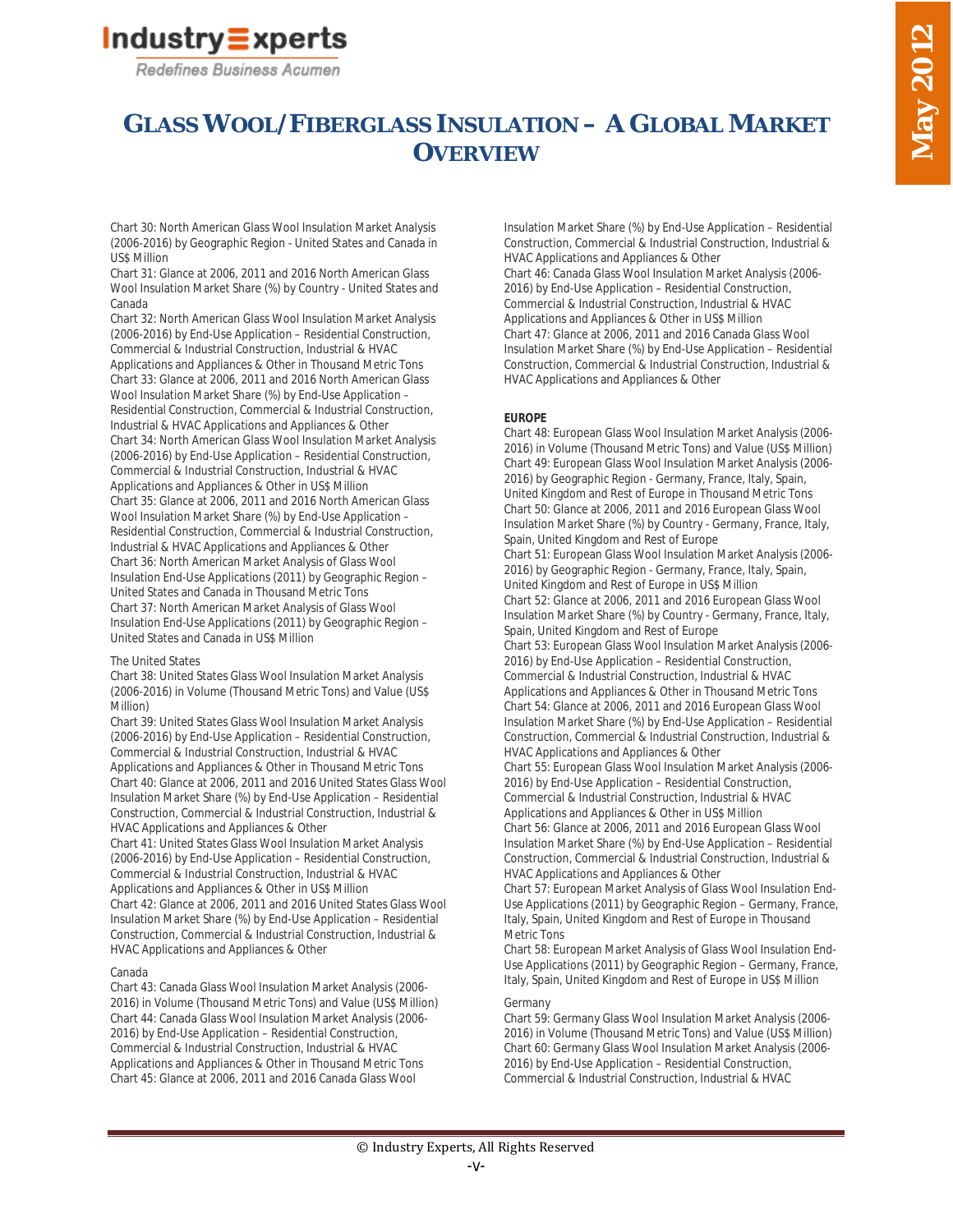# Industry = xperts

Redefines Business Acumen

# **GLASS WOOL/FIBERGLASS INSULATION – A GLOBAL MARKET OVERVIEW**

Applications and Appliances & Other in Thousand Metric Tons Chart 61: Glance at 2006, 2011 and 2016 Germany Glass Wool Insulation Market Share (%) by End-Use Application – Residential Construction, Commercial & Industrial Construction, Industrial & HVAC Applications and Appliances & Other

Chart 62: Germany Glass Wool Insulation Market Analysis (2006- 2016) by End-Use Application – Residential Construction, Commercial & Industrial Construction, Industrial & HVAC Applications and Appliances & Other in US\$ Million Chart 63: Glance at 2006, 2011 and 2016 Germany Glass Wool Insulation Market Share (%) by End-Use Application – Residential Construction, Commercial & Industrial Construction, Industrial & HVAC Applications and Appliances & Other

#### France

Chart 64: France Glass Wool Insulation Market Analysis (2006- 2016) in Volume (Thousand Metric Tons) and Value (US\$ Million) Chart 65: France Glass Wool Insulation Market Analysis (2006- 2016) by End-Use Application – Residential Construction, Commercial & Industrial Construction, Industrial & HVAC Applications and Appliances & Other in Thousand Metric Tons Chart 66: Glance at 2006, 2011 and 2016 France Glass Wool Insulation Market Share (%) by End-Use Application – Residential Construction, Commercial & Industrial Construction, Industrial & HVAC Applications and Appliances & Other Chart 67: France Glass Wool Insulation Market Analysis (2006-

2016) by End-Use Application – Residential Construction, Commercial & Industrial Construction, Industrial & HVAC Applications and Appliances & Other in US\$ Million Chart 68: Glance at 2006, 2011 and 2016 France Glass Wool Insulation Market Share (%) by End-Use Application – Residential Construction, Commercial & Industrial Construction, Industrial & HVAC Applications and Appliances & Other

## Italy

Chart 69: Italy Glass Wool Insulation Market Analysis (2006-2016) in Volume (Thousand Metric Tons) and Value (US\$ Million) Chart 70: Italy Glass Wool Insulation Market Analysis (2006-2016) by End-Use Application – Residential Construction, Commercial & Industrial Construction, Industrial & HVAC Applications and Appliances & Other in Thousand Metric Tons

Chart 71: Glance at 2006, 2011 and 2016 Italy Glass Wool Insulation Market Share (%) by End-Use Application – Residential Construction, Commercial & Industrial Construction, Industrial & HVAC Applications and Appliances & Other

Chart 72: Italy Glass Wool Insulation Market Analysis (2006-2016) by End-Use Application – Residential Construction, Commercial & Industrial Construction, Industrial & HVAC Applications and Appliances & Other in US\$ Million

Chart 73: Glance at 2006, 2011 and 2016 Italy Glass Wool Insulation Market Share (%) by End-Use Application – Residential Construction, Commercial & Industrial Construction, Industrial & HVAC Applications and Appliances & Other

## Spain

Chart 74: Spain Glass Wool Insulation Market Analysis (2006-2016) in Volume (Thousand Metric Tons) and Value (US\$ Million) Chart 75: Spain Glass Wool Insulation Market Analysis (2006-2016) by End-Use Application – Residential Construction, Commercial &

Industrial Construction, Industrial & HVAC Applications and Appliances & Other in Thousand Metric Tons

Chart 76: Glance at 2006, 2011 and 2016 Spain Glass Wool Insulation Market Share (%) by End-Use Application – Residential Construction, Commercial & Industrial Construction, Industrial & HVAC Applications and Appliances & Other

Chart 77: Spain Glass Wool Insulation Market Analysis (2006-2016) by End-Use Application – Residential Construction, Commercial & Industrial Construction, Industrial & HVAC Applications and Appliances & Other in US\$ Million

Chart 78: Glance at 2006, 2011 and 2016 Spain Glass Wool Insulation Market Share (%) by End-Use Application – Residential Construction, Commercial & Industrial Construction, Industrial & HVAC Applications and Appliances & Other

## The United Kingdom

Chart 79: United Kingdom Glass Wool Insulation Market Analysis (2006-2016) in Volume (Thousand Metric Tons) and Value (US\$ Million)

Chart 80: United Kingdom Glass Wool Insulation Market Analysis (2006-2016) by End-Use Application – Residential Construction, Commercial & Industrial Construction, Industrial & HVAC Applications and Appliances & Other in Thousand Metric Tons Chart 81: Glance at 2006, 2011 and 2016 United Kingdom Glass Wool Insulation Market Share (%) by End-Use Application – Residential Construction, Commercial & Industrial Construction, Industrial & HVAC Applications and Appliances & Other Chart 82: United Kingdom Glass Wool Insulation Market Analysis (2006-2016) by End-Use Application – Residential Construction, Commercial & Industrial Construction, Industrial & HVAC Applications and Appliances & Other in US\$ Million Chart 83: Glance at 2006, 2011 and 2016 United Kingdom Glass Wool Insulation Market Share (%) by End-Use Application – Residential Construction, Commercial & Industrial Construction, Industrial & HVAC Applications and Appliances & Other

#### Rest of Europe

Chart 84: Rest of Europe Glass Wool Insulation Market Analysis (2006-2016) in Volume (Thousand Metric Tons) and Value (US\$ Million)

Chart 85: Rest of Europe Glass Wool Insulation Market Analysis (2006-2016) by End-Use Application – Residential Construction, Commercial & Industrial Construction, Industrial & HVAC Applications and Appliances & Other in Thousand Metric Tons Chart 86: Glance at 2006, 2011 and 2016 Rest of Europe Glass Wool Insulation Market Share (%) by End-Use Application – Residential Construction, Commercial & Industrial Construction, Industrial & HVAC Applications and Appliances & Other Chart 87: Rest of Europe Glass Wool Insulation Market Analysis (2006-2016) by End-Use Application – Residential Construction, Commercial & Industrial Construction, Industrial & HVAC Applications and Appliances & Other in US\$ Million Chart 88: Glance at 2006, 2011 and 2016 Rest of Europe Glass Wool Insulation Market Share (%) by End-Use Application – Residential Construction, Commercial & Industrial Construction, Industrial & HVAC Applications and Appliances & Other

## **ASIA-PACIFIC**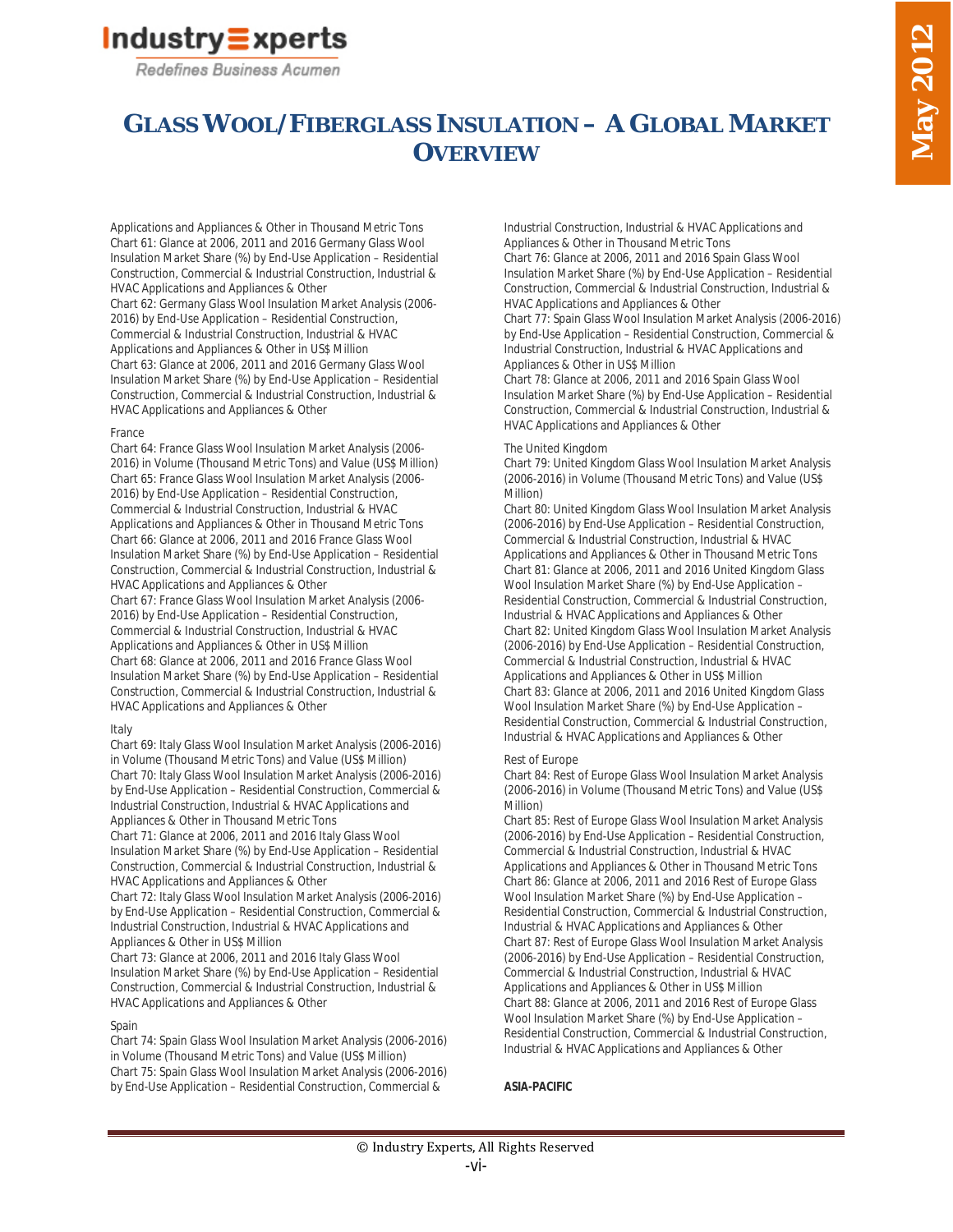# Industry = xperts

Redefines Business Acumen

# **GLASS WOOL/FIBERGLASS INSULATION – A GLOBAL MARKET OVERVIEW**

Chart 89: Asia-Pacific Glass Wool Insulation Market Analysis (2006- 2016) in Volume (Thousand Metric Tons) and Value (US\$ Million) Chart 90: Asia-Pacific Glass Wool Insulation Market Analysis (2006- 2016) by Geographic Region - Japan, China, India, South Korea and Rest of APAC in Thousand Metric Tons

Chart 91: Glance at 2006, 2011 and 2016 Asia-Pacific Glass Wool Insulation Market Share (%) by Country - Japan, China, India, South Korea and Rest of APAC

Chart 92: Asia-Pacific Glass Wool Insulation Market Analysis (2006- 2016) by Geographic Region - Japan, China, India, South Korea and Rest of APAC in US\$ Million

Chart 93: Glance at 2006, 2011 and 2016 Asia-Pacific Glass Wool Insulation Market Share (%) by Country - Japan, China, India, South Korea and Rest of APAC

Chart 94: Asia-Pacific Glass Wool Insulation Market Analysis (2006- 2016) by End-Use Application – Residential Construction, Commercial & Industrial Construction, Industrial & HVAC Applications and Appliances & Other in Thousand Metric Tons Chart 95: Glance at 2006, 2011 and 2016 Asia-Pacific Glass Wool Insulation Market Share (%) by End-Use Application – Residential Construction, Commercial & Industrial Construction, Industrial & HVAC Applications and Appliances & Other

Chart 96: Asia-Pacific Glass Wool Insulation Market Analysis (2006- 2016) by End-Use Application – Residential Construction, Commercial & Industrial Construction, Industrial & HVAC Applications and Appliances & Other in US\$ Million Chart 97: Glance at 2006, 2011 and 2016 Asia-Pacific Glass Wool Insulation Market Share (%) by End-Use Application – Residential

Construction, Commercial & Industrial Construction, Industrial & HVAC Applications and Appliances & Other Chart 98: Asia-Pacific Market Analysis of Glass Wool Insulation

End-Use Applications (2011) by Geographic Region – Japan, China, India, South Korea and Rest of APAC in Thousand Metric Tons Chart 99: Asia-Pacific Market Analysis of Glass Wool Insulation End-Use Applications (2011) by Geographic Region – Japan, China, India, South Korea and Rest of APAC in US\$ Million

#### Japan

Chart 100: Japan Glass Wool Insulation Market Analysis (2006- 2016) in Volume (Thousand Metric Tons) and Value (US\$ Million) Chart 101: Japan Glass Wool Insulation Market Analysis (2006- 2016) by End-Use Application – Residential Construction, Commercial & Industrial Construction, Industrial & HVAC Applications and Appliances & Other in Thousand Metric Tons Chart 102: Glance at 2006, 2011 and 2016 Japan Glass Wool Insulation Market Share (%) by End-Use Application – Residential Construction, Commercial & Industrial Construction, Industrial & HVAC Applications and Appliances & Other Chart 103: Japan Glass Wool Insulation Market Analysis (2006- 2016) by End-Use Application – Residential Construction, Commercial & Industrial Construction, Industrial & HVAC Applications and Appliances & Other in US\$ Million Chart 104: Glance at 2006, 2011 and 2016 Japan Glass Wool Insulation Market Share (%) by End-Use Application – Residential Construction, Commercial & Industrial Construction, Industrial & HVAC Applications and Appliances & Other

#### China

Chart 105: China Glass Wool Insulation Market Analysis (2006- 2016) in Volume (Thousand Metric Tons) and Value (US\$ Million) Chart 106: China Glass Wool Insulation Market Analysis (2006- 2016) by End-Use Application – Residential Construction, Commercial & Industrial Construction, Industrial & HVAC Applications and Appliances & Other in Thousand Metric Tons Chart 107: Glance at 2006, 2011 and 2016 China Glass Wool Insulation Market Share (%) by End-Use Application – Residential Construction, Commercial & Industrial Construction, Industrial & HVAC Applications and Appliances & Other

Chart 108: China Glass Wool Insulation Market Analysis (2006- 2016) by End-Use Application – Residential Construction, Commercial & Industrial Construction, Industrial & HVAC Applications and Appliances & Other in US\$ Million Chart 109: Glance at 2006, 2011 and 2016 China Glass Wool Insulation Market Share (%) by End-Use Application – Residential Construction, Commercial & Industrial Construction, Industrial & HVAC Applications and Appliances & Other

#### India

Chart 110: India Glass Wool Insulation Market Analysis (2006- 2016) in Volume (Thousand Metric Tons) and Value (US\$ Million) Chart 111: India Glass Wool Insulation Market Analysis (2006- 2016) by End-Use Application – Residential Construction, Commercial & Industrial Construction, Industrial & HVAC Applications and Appliances & Other in Thousand Metric Tons Chart 112: Glance at 2006, 2011 and 2016 India Glass Wool Insulation Market Share (%) by End-Use Application – Residential Construction, Commercial & Industrial Construction, Industrial & HVAC Applications and Appliances & Other Chart 113: India Glass Wool Insulation Market Analysis (2006- 2016) by End-Use Application – Residential Construction, Commercial & Industrial Construction, Industrial & HVAC Applications and Appliances & Other in US\$ Million Chart 114: Glance at 2006, 2011 and 2016 India Glass Wool Insulation Market Share (%) by End-Use Application – Residential Construction, Commercial & Industrial Construction, Industrial & HVAC Applications and Appliances & Other

#### South Korea

Chart 115: South Korea Glass Wool Insulation Market Analysis (2006-2016) in Volume (Thousand Metric Tons) and Value (US\$ Million)

Chart 116: South Korea Glass Wool Insulation Market Analysis (2006-2016) by End-Use Application – Residential Construction, Commercial & Industrial Construction, Industrial & HVAC Applications and Appliances & Other in Thousand Metric Tons Chart 117: Glance at 2006, 2011 and 2016 South Korea Glass Wool Insulation Market Share (%) by End-Use Application – Residential Construction, Commercial & Industrial Construction, Industrial & HVAC Applications and Appliances & Other

Chart 118: South Korea Glass Wool Insulation Market Analysis (2006-2016) by End-Use Application – Residential Construction, Commercial & Industrial Construction, Industrial & HVAC Applications and Appliances & Other in US\$ Million Chart 119: Glance at 2006, 2011 and 2016 South Korea Glass Wool Insulation Market Share (%) by End-Use Application – Residential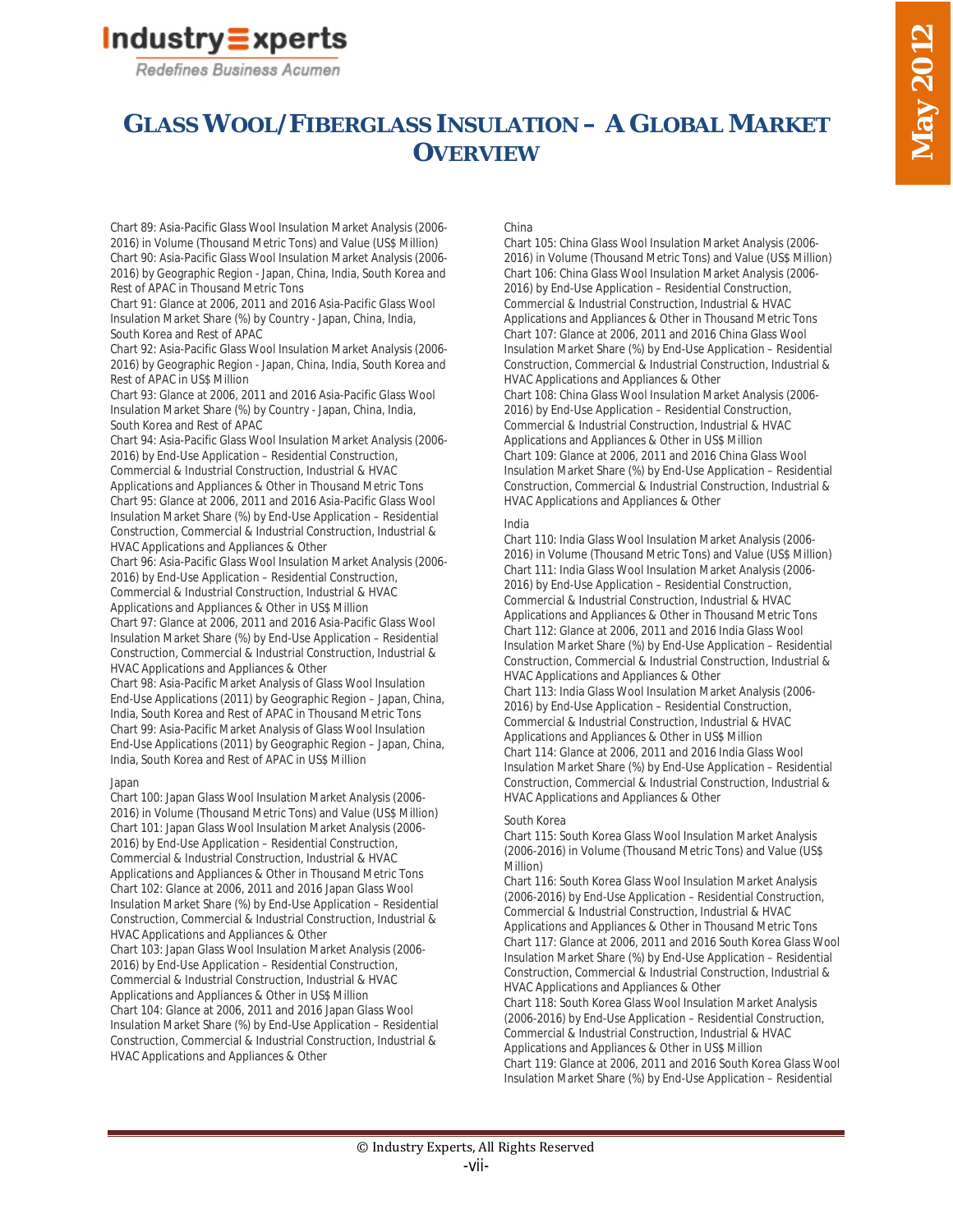

# **GLASS WOOL/FIBERGLASS INSULATION – A GLOBAL MARKET OVERVIEW**

Construction, Commercial & Industrial Construction, Industrial & HVAC Applications and Appliances & Other

## Rest of Asia-Pacific

Chart 120: Rest of APAC Glass Wool Insulation Market Analysis (2006-2016) in Volume (Thousand Metric Tons) and Value (US\$ Million)

Chart 121: Rest of APAC Glass Wool Insulation Market Analysis (2006-2016) by End-Use Application – Residential Construction, Commercial & Industrial Construction, Industrial & HVAC Applications and Appliances & Other in Thousand Metric Tons Chart 122: Glance at 2006, 2011 and 2016 Rest of APAC Glass Wool Insulation Market Share (%) by End-Use Application – Residential Construction, Commercial & Industrial Construction, Industrial & HVAC Applications and Appliances & Other Chart 123: Rest of APAC Glass Wool Insulation Market Analysis (2006-2016) by End-Use Application – Residential Construction, Commercial & Industrial Construction, Industrial & HVAC Applications and Appliances & Other in US\$ Million Chart 124: Glance at 2006, 2011 and 2016 Rest of APAC Glass Wool Insulation Market Share (%) by End-Use Application – Residential Construction, Commercial & Industrial Construction, Industrial & HVAC Applications and Appliances & Other

## **REST OF WORLD**

Chart 125: Rest of World Glass Wool Insulation Market Analysis (2006-2016) in Volume (Thousand Metric Tons) and Value (US\$ Million)

Chart 126: Rest of World Glass Wool Insulation Market Analysis (2006-2016) by Geographic Region - Russia, Turkey, Brazil and Other Countries in Thousand Metric Tons

Chart 127: Glance at 2006, 2011 and 2016 Rest of World Glass Wool Insulation Market Share (%) by Country - Russia, Turkey, Brazil and Other Countries

Chart 128: Rest of World Glass Wool Insulation Market Analysis (2006-2016) by Geographic Region - Russia, Turkey, Brazil and Other Countries in US\$ Million

Chart 129: Glance at 2006, 2011 and 2016 Rest of World Glass Wool Insulation Market Share (%) by Country - Russia, Turkey, Brazil and Other Countries

Chart 130: Rest of World Glass Wool Insulation Market Analysis (2006-2016) by End-Use Application – Residential Construction, Commercial & Industrial Construction, Industrial & HVAC Applications and Appliances & Other in Thousand Metric Tons Chart 131: Glance at 2006, 2011 and 2016 Rest of World Glass Wool Insulation Market Share (%) by End-Use Application – Residential Construction, Commercial & Industrial Construction, Industrial & HVAC Applications and Appliances & Other Chart 132: Rest of World Glass Wool Insulation Market Analysis (2006-2016) by End-Use Application – Residential Construction, Commercial & Industrial Construction, Industrial & HVAC Applications and Appliances & Other in US\$ Million Chart 133: Glance at 2006, 2011 and 2016 Rest of World Glass Wool Insulation Market Share (%) by End-Use Application –

Residential Construction, Commercial & Industrial Construction, Industrial & HVAC Applications and Appliances & Other Chart 134: Rest of World Market Analysis of Glass Wool Insulation End-Use Applications (2011) by Geographic Region – Russia, Turkey, Brazil and Other Countries in Thousand Metric Tons Chart 135: Rest of World Market Analysis of Glass Wool Insulation End-Use Applications (2011) by Geographic Region – Russia, Turkey, Brazil and Other Countries in US\$ Million

#### Russia

Chart 136: Russia Glass Wool Insulation Market Analysis (2006- 2016) in Volume (Thousand Metric Tons) and Value (US\$ Million) Chart 137: Russia Glass Wool Insulation Market Analysis (2006- 2016) by End-Use Application – Residential Construction, Commercial & Industrial Construction, Industrial & HVAC Applications and Appliances & Other in Thousand Metric Tons Chart 138: Glance at 2006, 2011 and 2016 Russia Glass Wool Insulation Market Share (%) by End-Use Application – Residential Construction, Commercial & Industrial Construction, Industrial & HVAC Applications and Appliances & Other

Chart 139: Russia Glass Wool Insulation Market Analysis (2006- 2016) by End-Use Application – Residential Construction, Commercial & Industrial Construction, Industrial & HVAC Applications and Appliances & Other in US\$ Million Chart 140: Glance at 2006, 2011 and 2016 Russia Glass Wool Insulation Market Share (%) by End-Use Application – Residential Construction, Commercial & Industrial Construction, Industrial & HVAC Applications and Appliances & Other

#### **Turkey**

Chart 141: Turkey Glass Wool Insulation Market Analysis (2006- 2016) in Volume (Thousand Metric Tons) and Value (US\$ Million) Chart 142: Turkey Glass Wool Insulation Market Analysis (2006- 2016) by End-Use Application – Residential Construction, Commercial & Industrial Construction, Industrial & HVAC Applications and Appliances & Other in Thousand Metric Tons Chart 143: Glance at 2006, 2011 and 2016 Turkey Glass Wool Insulation Market Share (%) by End-Use Application – Residential Construction, Commercial & Industrial Construction, Industrial & HVAC Applications and Appliances & Other Chart 144: Turkey Glass Wool Insulation Market Analysis (2006- 2016) by End-Use Application – Residential Construction, Commercial & Industrial Construction, Industrial & HVAC Applications and Appliances & Other in US\$ Million Chart 145: Glance at 2006, 2011 and 2016 Turkey Glass Wool Insulation Market Share (%) by End-Use Application – Residential Construction, Commercial & Industrial Construction, Industrial &

#### Brazil

Chart 146: Brazil Glass Wool Insulation Market Analysis (2006- 2016) in Volume (Thousand Metric Tons) and Value (US\$ Million) Chart 147: Brazil Glass Wool Insulation Market Analysis (2006- 2016) by End-Use Application – Residential Construction, Commercial & Industrial Construction, Industrial & HVAC Applications and Appliances & Other in Thousand Metric Tons Chart 148: Glance at 2006, 2011 and 2016 Brazil Glass Wool Insulation Market Share (%) by End-Use Application – Residential Construction, Commercial & Industrial Construction, Industrial & HVAC Applications and Appliances & Other Chart 149: Brazil Glass Wool Insulation Market Analysis (2006-

HVAC Applications and Appliances & Other

2016) by End-Use Application – Residential Construction,